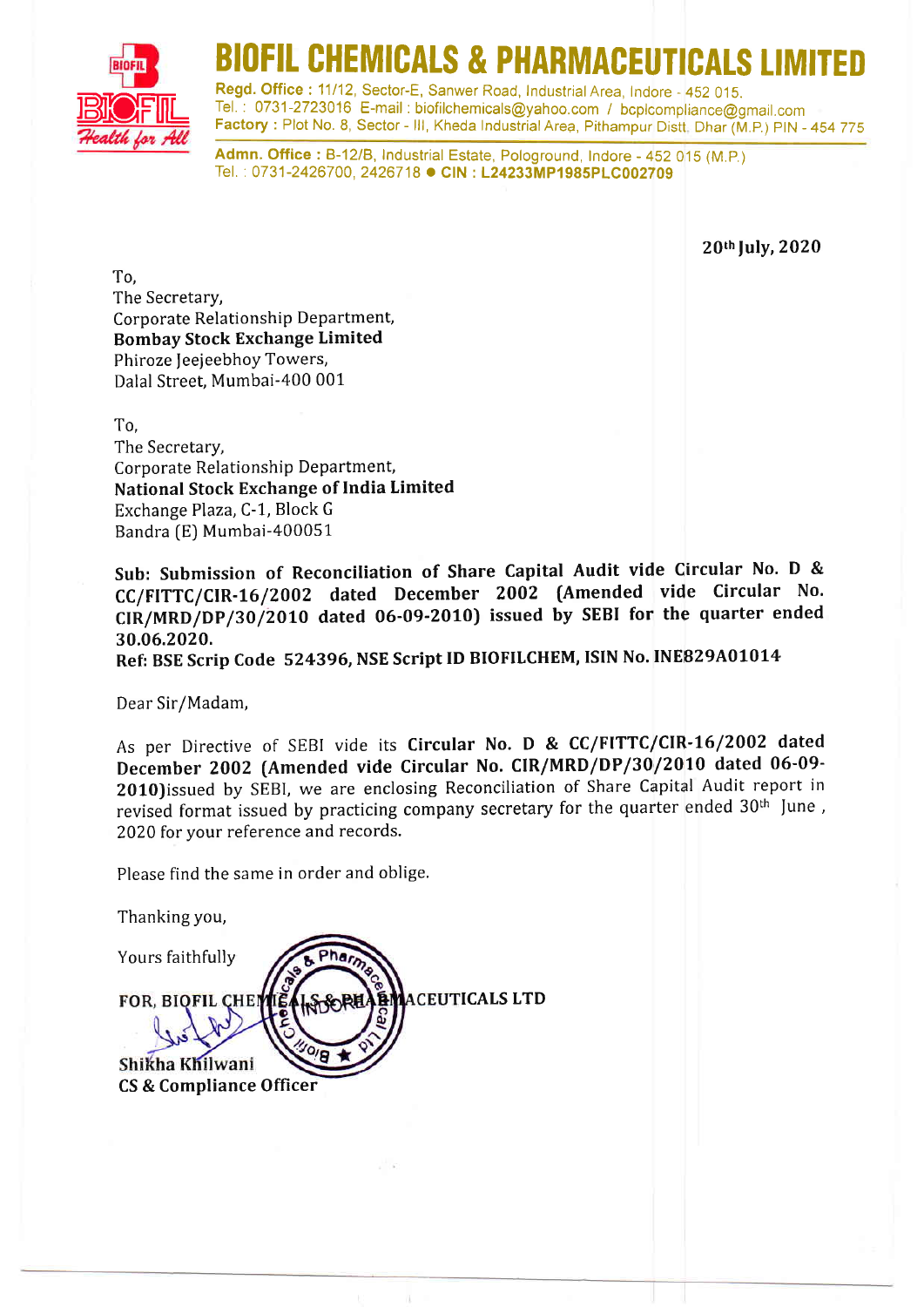

### L N Joshi M. Com., LL.B. (Hons), FCS **Insolvency Professional**

L N JOSHI & CO. PRACTISING COMPANY SECRETARY

122. Krishna Business Centre, 11, P.U. 4, Next to Medanta Hospital, Rasoma Square, Indore - 452010 (M.P.) | Ph.: (0731) 4266708, 4959087

Cell +91 94250 60308 E-mail Injoshics@gmail.com

To. The Board of Directors BIOFIL CHEMICALS AND PHARMACEUTICALS LIMITED 11/12. Sector "E" Sanwer Road, Industrial Area, Indore-452015.

#### CERTIFICATE OF RECONCILIATION OF SHARE CAPITAL AUDIT

We have examined all relevant Books, Registers, Forms, Documents and papers maintained by BIOFIL CHEMICALS AND PHARMACEUTICALS LIMITED (hereinafter referred to as the Company) and its Registrar & Share Transfer Agent ANKIT CONSULTANCY PRIVATE LIMITED having office at 60, Electronic Complex, Pardeshipura, Indore-452010 M.P. for the purpose of issuing Reconciliation of Share Capital Audit Certificate, in accordance with Circular No. D & CC/FITTC/CIR-16/2002 dated December 31<sup>st</sup> 2002 (Amended vide Circular No. CIR/MRD/DP/30/2010 dated 06-09-2010) issued by the Securities and Exchange Board of India for the quarter ended 30<sup>th</sup> June, 2020.

In our opinion and to the best of our knowledge and according to the information and explanations given to us and based on such verification as considered necessary, we hereby certify that:

| $\mathbf 1$ | For Quarter Ended                         | 30th June, 2020                                                                                         |
|-------------|-------------------------------------------|---------------------------------------------------------------------------------------------------------|
| 2.          | <b>ISIN</b>                               | INE829A01014                                                                                            |
| 3.          | <b>Script Code</b>                        |                                                                                                         |
|             | <b>BSE</b>                                | 524396                                                                                                  |
|             | <b>NSE</b>                                | <b>BIOFILCHEM</b>                                                                                       |
| 4.          | Face Value                                | Rs. 10/- each                                                                                           |
| 5.          | Name of the Company                       | BIOFIL CHEMICALS AND PHARMACEUTICALS<br>LIMITED                                                         |
| 6.          | Registered Office & Telephone No.         | 11/12, Sector "E' Sanwer Road, Industrial Area,<br>Indore-452015<br>Tel No.: 0731-2723016, 0731-2723017 |
| 7.          | Correspondence Address & Telephone<br>No. | 11/12, Sector "E' Sanwer Road, Industrial Area,<br>Indore-452015<br>Tel No.: 0731-2723016, 0731-2723017 |
| 8.          | <b>Email Address</b>                      | bcplcompliance@gmail.com                                                                                |
| 9.          | Name of Stock Exchanges where the         | The National Stock Exchange Ltd, Mumbai                                                                 |
|             | Company's securities are listed:          | The Bombay Stock Exchange, Mumbai                                                                       |
|             |                                           | H184C                                                                                                   |

#### BIOFIL CHEMICALS AND PHARMACEUTICALS LIMITED

Cont.2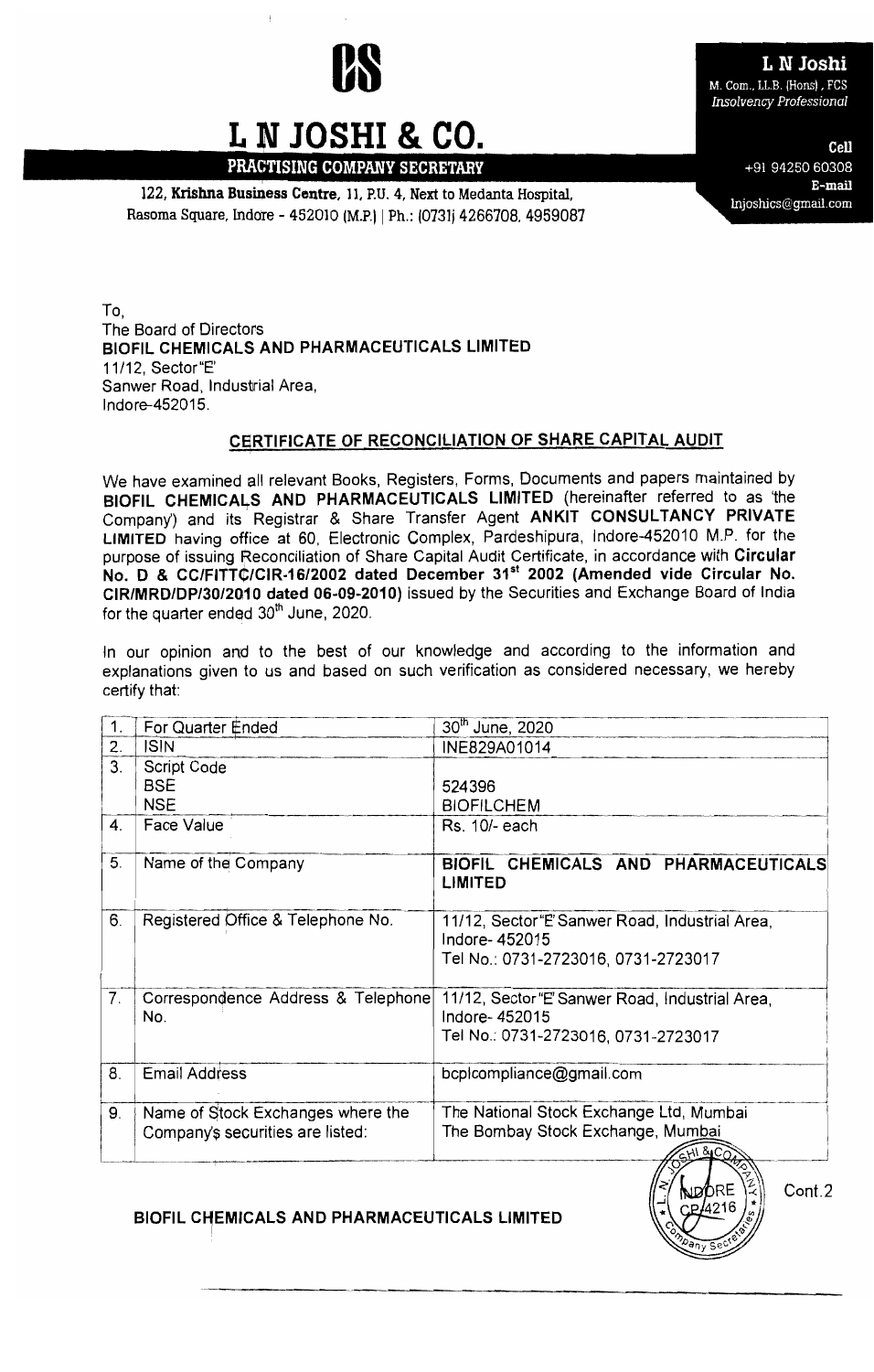| 10 <sub>1</sub> | Issued Capital (in Rs.)             | Number of Shares | % of Total Issued Capital |
|-----------------|-------------------------------------|------------------|---------------------------|
|                 | Rs. 162738000/-                     | 16273800         | 100                       |
| 11              | Listed Capital (Exchange wise)      |                  |                           |
|                 | (As per Company's record)           |                  |                           |
|                 | The National Stock Exchange, Mumbai | 16273800         | 100%                      |
|                 | The Mumbai Stock Exchange, Mumbai   | 16273800         | 100%                      |
| 12 <sub>1</sub> | Held in dematerialized form in CDSL | 12514471         | 76.90%                    |
| 13              | Held in dematerialized form in NSDL | 2663519          | 16.37%                    |
| 14              | Physical                            | 1095810          | 6.73%                     |
| 15 <sub>1</sub> | Total No. of Shares (12+13+14)      | 16273800         | 100%                      |
|                 |                                     |                  |                           |

| 16    | Reasons for difference if any,                    |  | Nil | Nil |
|-------|---------------------------------------------------|--|-----|-----|
| (i)   | between (10&11)                                   |  |     |     |
| (ii)  | Reasons for difference if any,<br>between (10&15) |  | Nil | Nil |
| (iii) | Reasons for difference if any,<br>between (11&15) |  | Nil | Nil |

17. There is no change in share capital during the quarter ended  $30<sup>th</sup>$  June, 2020.

18. Register of Members is updated (yes/no) YES (maintained by R&STA) if not updated up to which date

19. Reference of previous quarter with regard to excess dematerialized shares, if any, N.A.

20. Has the Company resolved the matter mentioned in point No.19 above in the Current quarter? if not reason why? N.A.

21. All the dematerialization requests received during the quarter ended  $30<sup>th</sup>$  June, 2020 have been duly confirmed within 21 days. (No demate request received during the quarter)

22. As on the date of this certificate, there are no cases of demate request received during the quarter ended  $30<sup>th</sup>$  June, 2020 pending for confirmation beyond 21 days. (No demate request received during the quarter)

23. Name, Telephone & Fax No. of the Compliance officer of the Company:

#### Ms.Shikha Khilwani, Company Secretary and Compliance officer

Membership number: A43203 11/12, Sector "E' Sanwer Road, Industrial Area, Indore452015 Email: bcplcompliance@gmail.com PH: 0731-2426718

24. Name Address Tel. & Fax No. Registration No. of the Secretarial Auditor.

L.N.Joshi & Company Company Secretaries 122 Krishna Business Centre 11, PU -4, Next to Medanta Hospital Rasoma Sqaure Indore-452010 M.P. PH 0731-4266708 Email: Injoshics@gmail.com



C.P. No. 4216 M.No.5201 Cont.3

BIOFIL CHEMICALS AND PHARMACEUTICALS LIMITED ----------------~. ---.--~.~--..-------...----...--..- ..-.